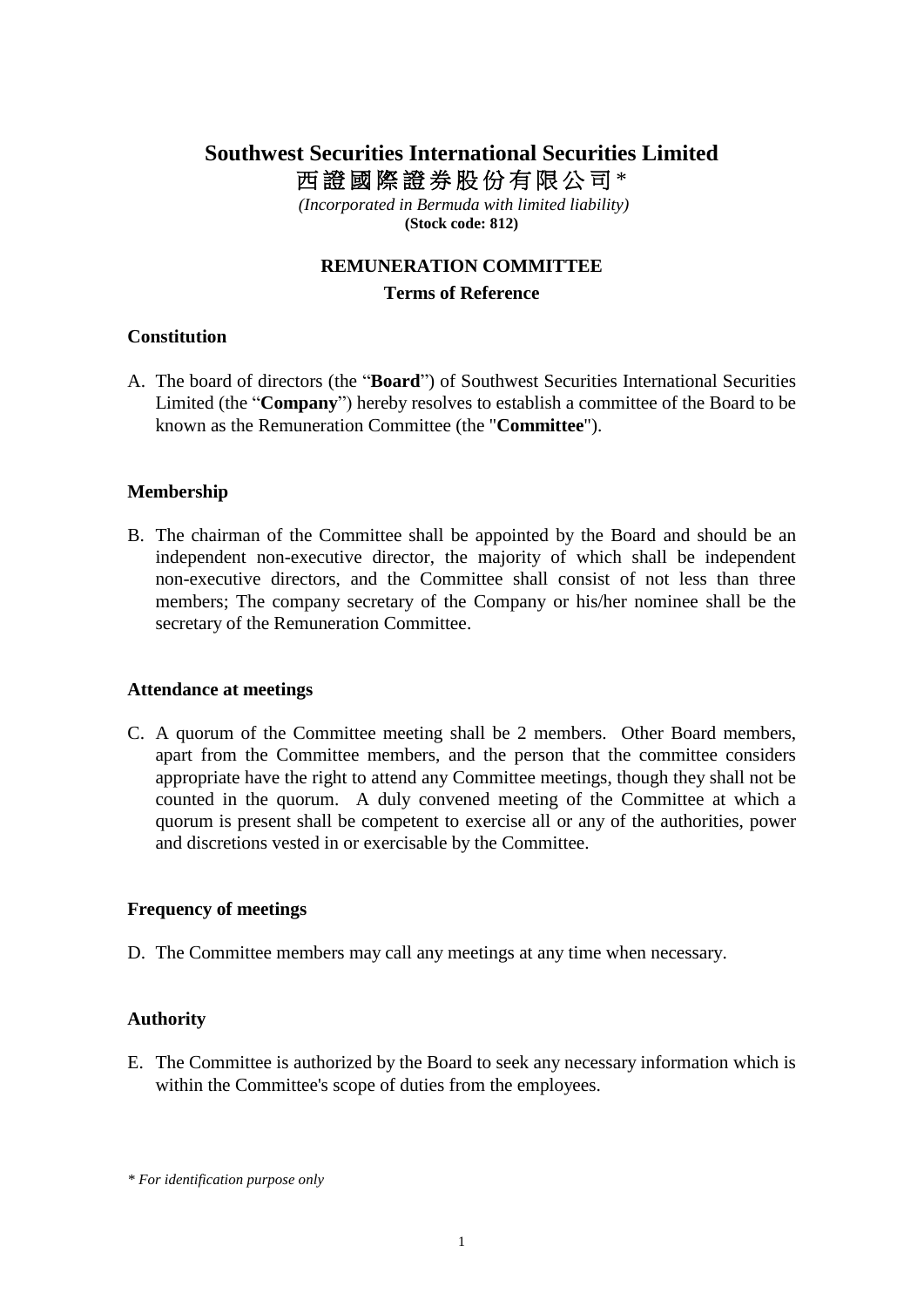F. The Committee is authorized by the Board to obtain outside independent professional advice, and to secure the attendance of outsiders with relevant experience and expertise if it considers necessary.

### **Duties**

- G. The duties of the Committee shall include, but shall not be limited to the following:
- 1. To make recommendations to the Board on the Company's policy and structure for all directors' and senior management remuneration and on the establishment of a formal and transparent procedure for developing remuneration policy;
- 2. To review and approve the management's remuneration proposals with reference to the Board's corporate goals and objectives;
- 3. To determine, with delegated responsibility, the remuneration packages of individual executive directors and senior management, including benefits in kind, pension rights and compensation payments, including any compensation payable for loss or termination of their office or appointment, and make recommendations to the Board on the remuneration of non-executive directors. The Committee should consider salaries paid by comparable companies, time commitment and responsibilities and employment conditions elsewhere in the Company and its subsidiaries (together, the "Group"). A significant proportion of executive directors' remuneration should be structured so as to link rewards to corporate and individual performance;
- 4. To review and approve compensation payable to executive directors and senior management for any loss or termination of office or appointment to ensure that it is consistent with contractual terms and otherwise fair and not excessive;
- 5. To review and approve compensation arrangements relating to dismissal or removal of directors for misconduct to ensure that they are consistent with contractual terms and are otherwise reasonable and appropriate; and
- 6. To ensure that no director or any of his/her associates is involved in deciding his/her own remuneration.

*"Senior management" refers to the same category of persons as referred to in the Company's annual report. It is the responsibility of the Board of the Company to determine which individual or individuals constitute senior management. Senior management may include but not limited to Chef Executive Officer, Executive Vice President, Vice President, Chief Compliance Officer, Chief Risk Control Officer and Financial Controller, is appropriate.*

## **Report Procedure**